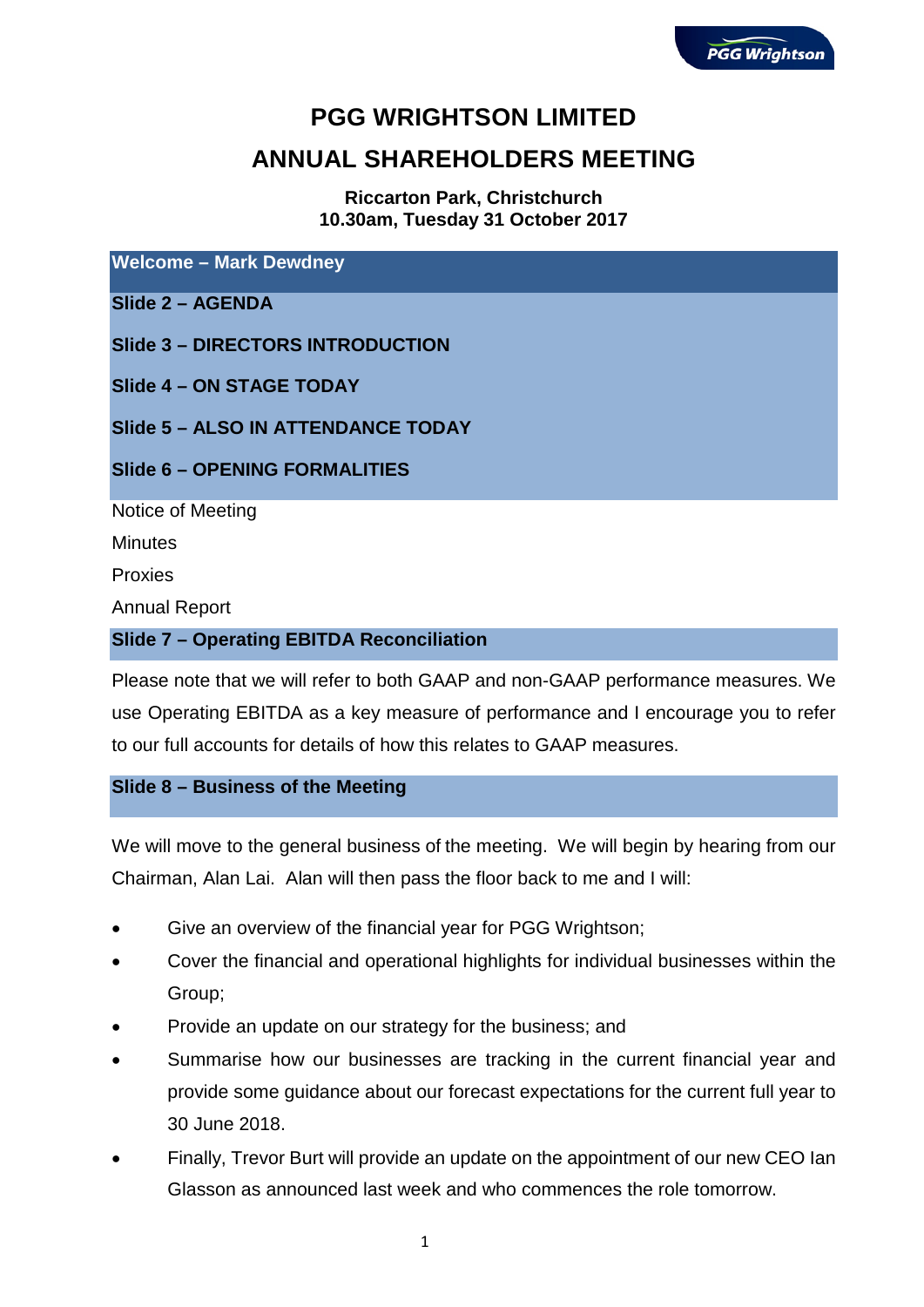An opportunity for questions and discussion will follow before we move to the formal business of resolutions that will be put to the meeting.

# **ALAN LAI - CHAIRMAN**

## **Slide 9, 10 and 11 – CHAIRMAN'S ADDRESS: Company delivered a strong result**

It is my pleasure to address you today and acknowledge the strong result and the progress that has been made on delivering our strategy.

Much credit is due to the staff that have worked alongside our customers throughout the year.

Despite tougher trading conditions, the Company delivered a strong result with Operating EBITDA of \$64.5 million and net profit after tax of \$46.3 million.

Earnings per share increased to 6.1 cents per share.

The Board and I are pleased with the operational performance of the company which has led to a good financial result given market conditions.

Our guidance at the start of FY2017 was that the year would be more challenging than FY2016 as we expected lower commodity prices to lead to reduced farmer spending. What we could not foresee were the very wet conditions in New Zealand over the final quarter of the financial year. Together, these factors brought our full year results towards the mid-point of our guidance range. In the circumstances, this is a very positive result which the business can be proud of and further demonstrates the strength and stability of PGW.

Our balance sheet remains strong and the investments we have made over the year will prove crucial as the Company continues to deliver its strategy. This, combined with expectations of the continuing recovery in agricultural markets and commodity pricing should provide a platform for further growth of PGG Wrightson's business in the future.

The solid financial and operating performance and balance sheet strength gave the Board the confidence to pay a final dividend of 2 cents per share. This brought the total fullyimputed dividends paid for the year to 3.75 cents per share. The Board noted that the current dividend continues the consistent and steady dividend stream of recent years.

The Board and I continue to see opportunities for improvements and growth across the Group. The management team has been given a challenge to grow the business and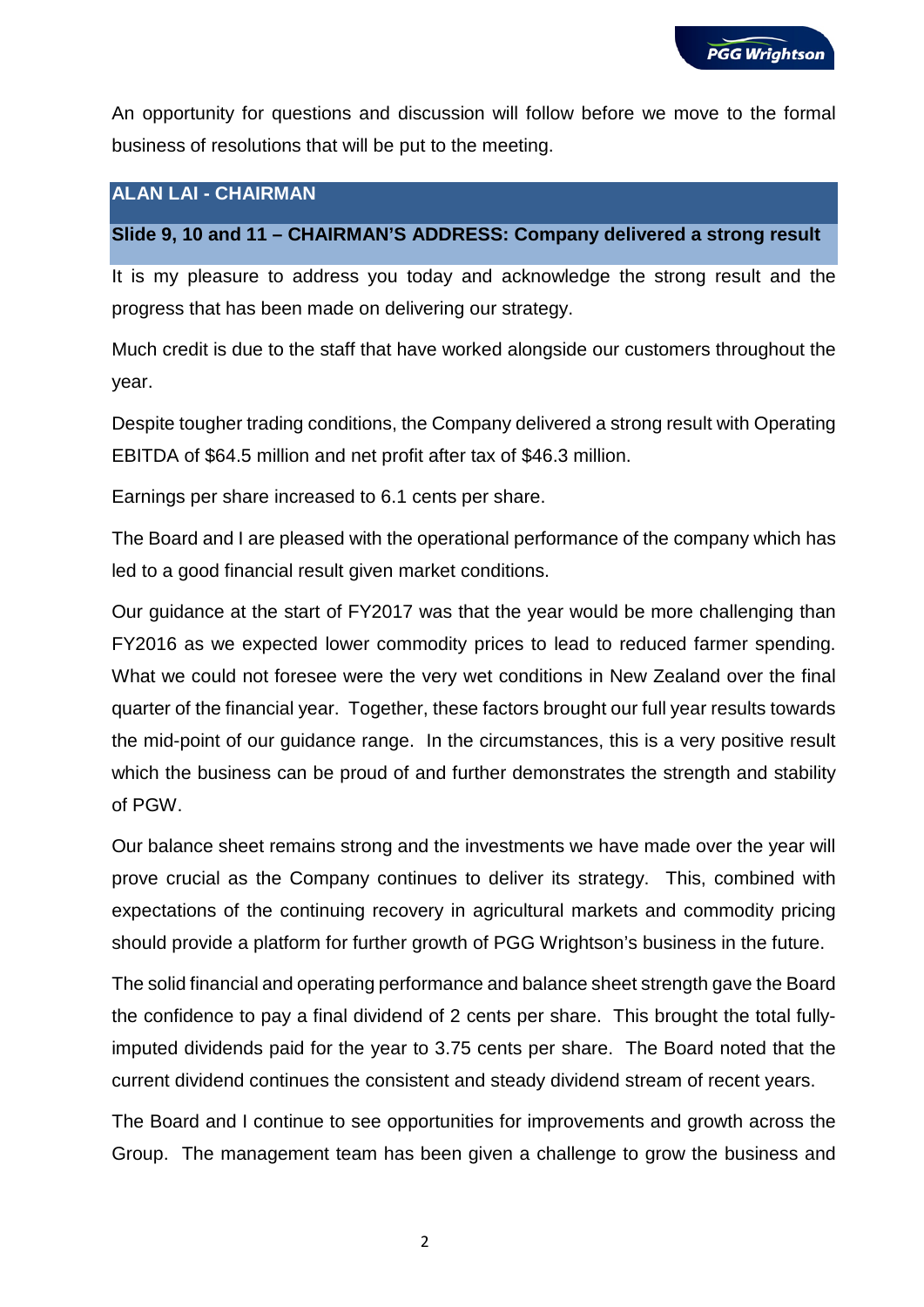they are responding to that challenge. PGW is continuing to see the benefit of having a highly engaged team in the strong results that the Company is producing.

Finally, on behalf of the Board I would acknowledge the effort and commitment of our staff in delivering this strong result.

Before I hand you back to Chief Executive Mark Dewdney I would like to acknowledge that this is Mark's last Annual Shareholders Meeting as he leaves the Company today.

Mark joined PGW in June 2013 with a mandate to build staff engagement and capability, improve operational performance and profitability and target growth in key areas of the business. Mark has done an excellent job in implementing that strategy.

The business has performed well during Mark's time with PGW and through his tenure as Chief Executive Mark has been instrumental in stabilising PGW, closing out a number of legacy issues and overseeing a period of growth that improved profitability and invested in building platforms for future growth. Most importantly, he has provided strategic direction and overseen the strengthening of PGW's organisational culture. Under his leadership, PGW's culture has strengthened and the "One-PGW" operating philosophy has been embraced by the business.

On behalf on the Board I would like to thank Mark for his outstanding leadership and the significant contribution he has made to the Company.

I now hand you back to our Chief Executive, Mark Dewdney.

## **MARK DEWDNEY – CHIEF EXECUTIVE**

## **Slide 12 and 13 – THE CEO'S ADDRESS: The year in review**

Achieving a Group Operating EBITDA of \$64.5 million was a pleasing result given it was accomplished in the face of a tough market and challenging weather conditions. Net profit after tax was \$46.3 million, approximately \$2.5 million higher than the previous corresponding period. This brings our earnings per share up to 6.1 cents.

We consider this to be a strong result for PGW. If I can take you back to this time last year I had just announced a record result but I cautioned of tougher market conditions ahead. Whole Milk Powder was still very low, having just traded at USD2,265 per tonne. With the forecast milk pay-out at \$4.25/kgMS at the time, many dairy farmers were preparing for their third successive season of below breakeven returns. The green shoots of a recovery in New Zealand dairy were starting to emerge, however we warned that we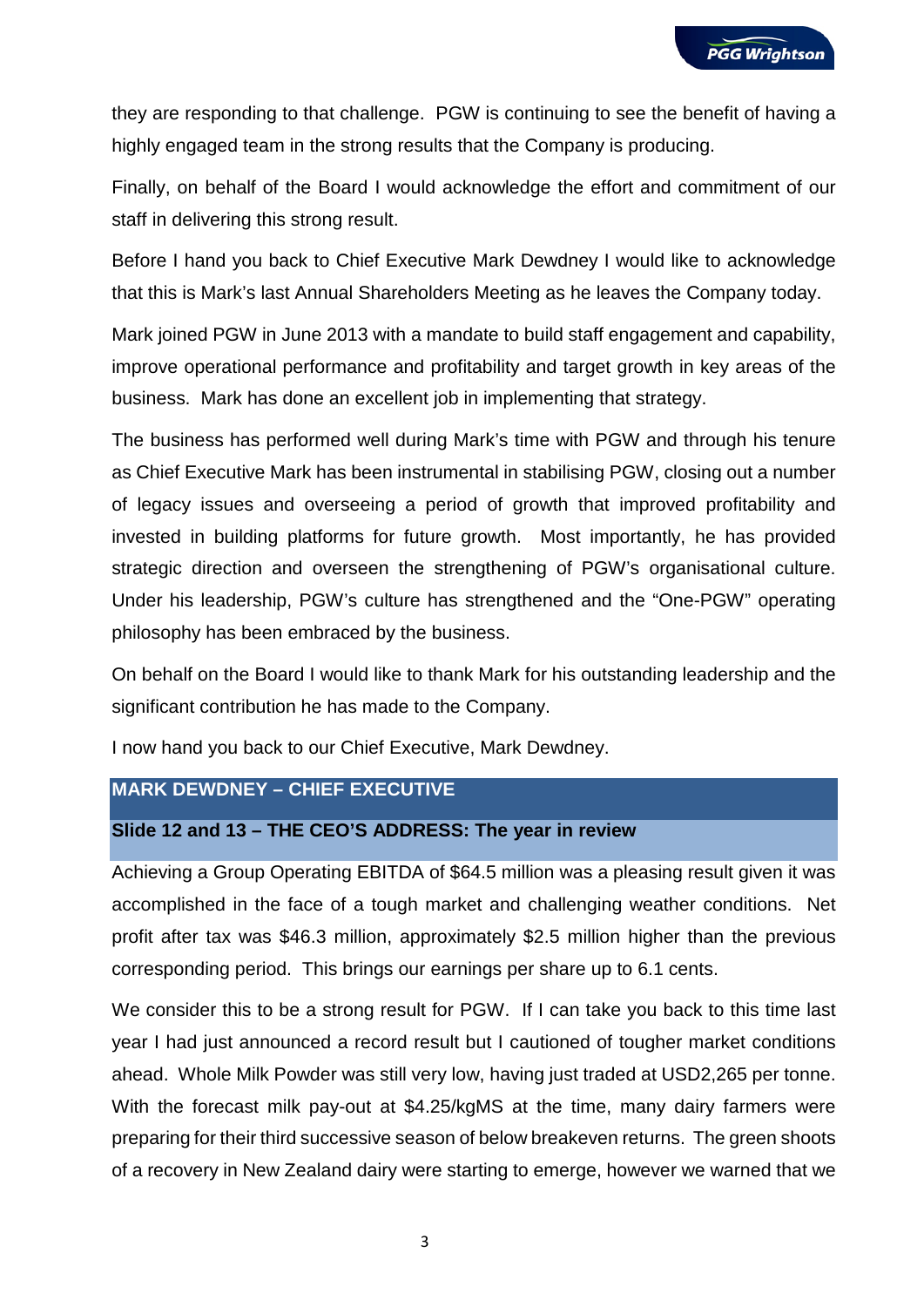were not likely to see an increase in spending from this sector during the 2017 financial year. Confidence was high in beef and in horticulture, but the wool market had already begun to fall. Grain prices were low and areas planted were forecast to shrink. These factors led to a cautious approach to spending from our farming clients.

As our financial year unfolded commodity prices strengthened, feed conditions were generally good and confidence started to lift (with wool being the exception), however this did not translate to higher spending from our customers. As is typically the way, farmers do not generally increase their budgets during the seasonal cycle and so the cautious spending continued.

We are an agricultural and horticultural business that is always exposed to the impacts of climatic conditions on the sector and this year was no exception. Prior to autumn 2017 we were tracking ahead of our forecasts and defying the effects of general market conditions. Severe weather events, including two sub-tropical cyclones, in April 2017 across New Zealand negatively influenced our final quarter earnings.

I believe that if you look at our track record over the past four to five years you will agree that we now manage the inherent sector volatility very well.

Our business has achieved this strong result because of our highly engaged team – so I would like to join with our Chairman in acknowledging the commitment and contribution of all of our staff in achieving this good result.

We are also showing the continued benefit of having a diverse business. When one business is facing difficult market conditions, another is performing well. Livestock in particular has had an impressive result, Retail performed extremely well and our South American Seed and Grain business bounced back with a lift on the previous year's result. On the other side of the ledger, the performance of our Wool business was impacted by the massive falls in the international crossbred wool price. Water also had a challenging year as a result of subdued diary prices.

#### **Slide 14 to 15 – SNAPSHOT**

I'd also like to spend a few minutes talking about some of the many operational highlights we achieved over the year:

- South America Seed and Grain bounced back from the effects of severe flooding in April 2016 to deliver an increase on last year's Operating EBITDA.
- PGW's Operating Revenue for the financial year was NZ\$1.133 billion.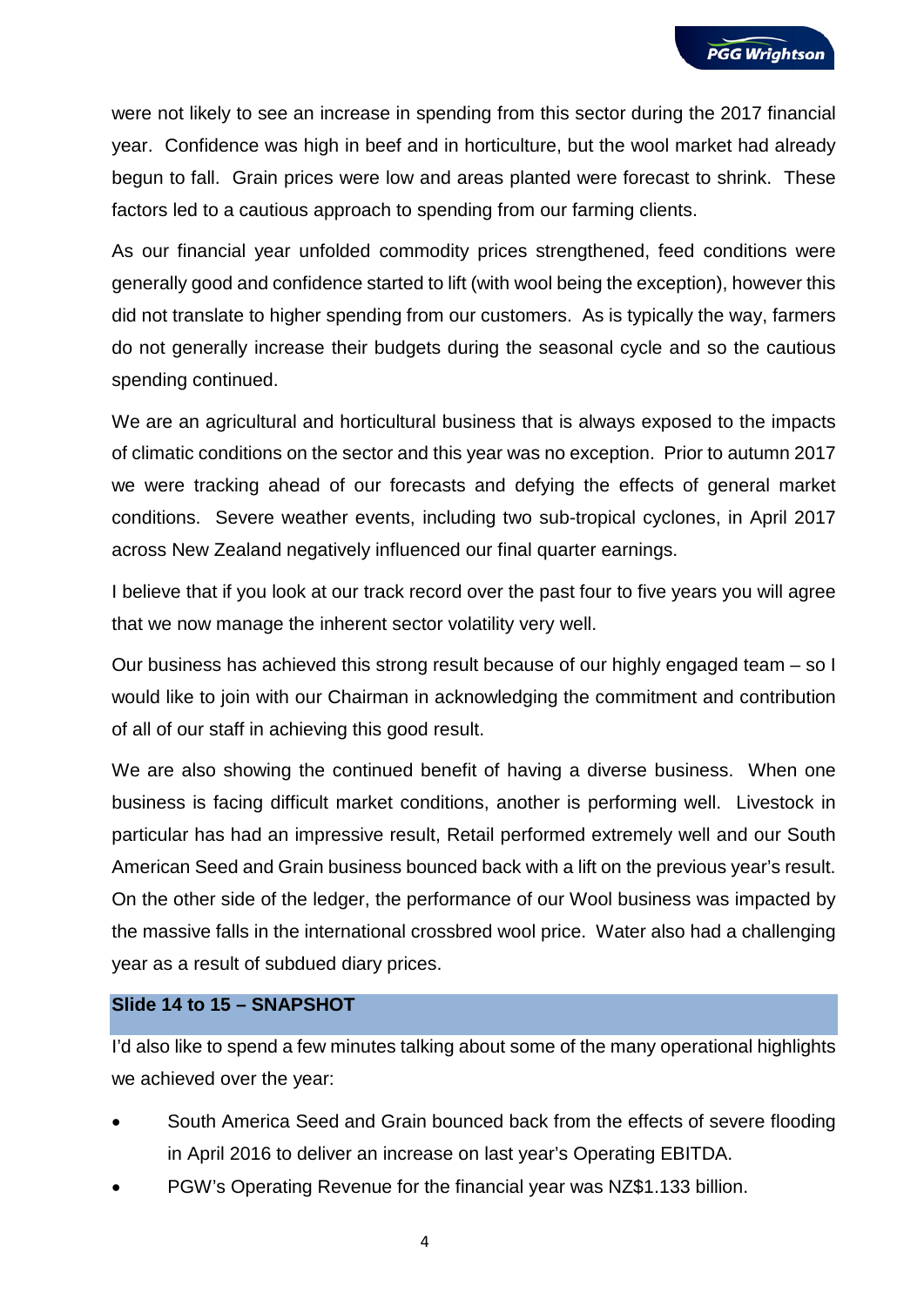- Our Go-Beef and Go-Lamb products continue to grow strongly. During the year 187,964 lambs and 33,983 cattle entered the scheme.
- In January 2017 the Real Estate team sold a kiwifruit property in the Bay of Plenty for \$40 million.
- Since 2015 we have realised \$43 million in cash from our property divestment programme (against a net book value of \$29 million for those assets).
- Our Retail business extended its market share gains, and made profitability gains.
- Livestock delivered a record Operating EBITDA on the back of strong international demand for New Zealand beef and lamb.

These achievements are just some of the reasons why we believe PGW continues to improve as a business.

We've put a lot of effort into the culture of the organisation; our staff engagement performance index continues to be high. Our store refurbishment programme and frontline training programmes have also helped contribute to market share gains. Our investment in research and development continues to improve the performance of our product range and intellectual property, generating productivity gains for our customers.

It is great to be able to stand before you today to say that this hard work is continuing to translate into positive financial returns for our Shareholders.

# **Slide 16 to 17 – GROUP FINANCIAL RESULTS**

As I mentioned earlier, perhaps the most pleasing aspect of the 2017 financial result is that we achieved these gains in trading conditions that were tougher than the previous year. The parts of our business most exposed to dairy and difficult weather conditions had the most challenges.

These are the macro factors to keep in mind as we now look at each group. We will now turn our focus to our three strategic operating groups.

Just a reminder that Rural Services is now split into two segments; Agency Group and the Retail and Water group. The third group remains Seed and Grain.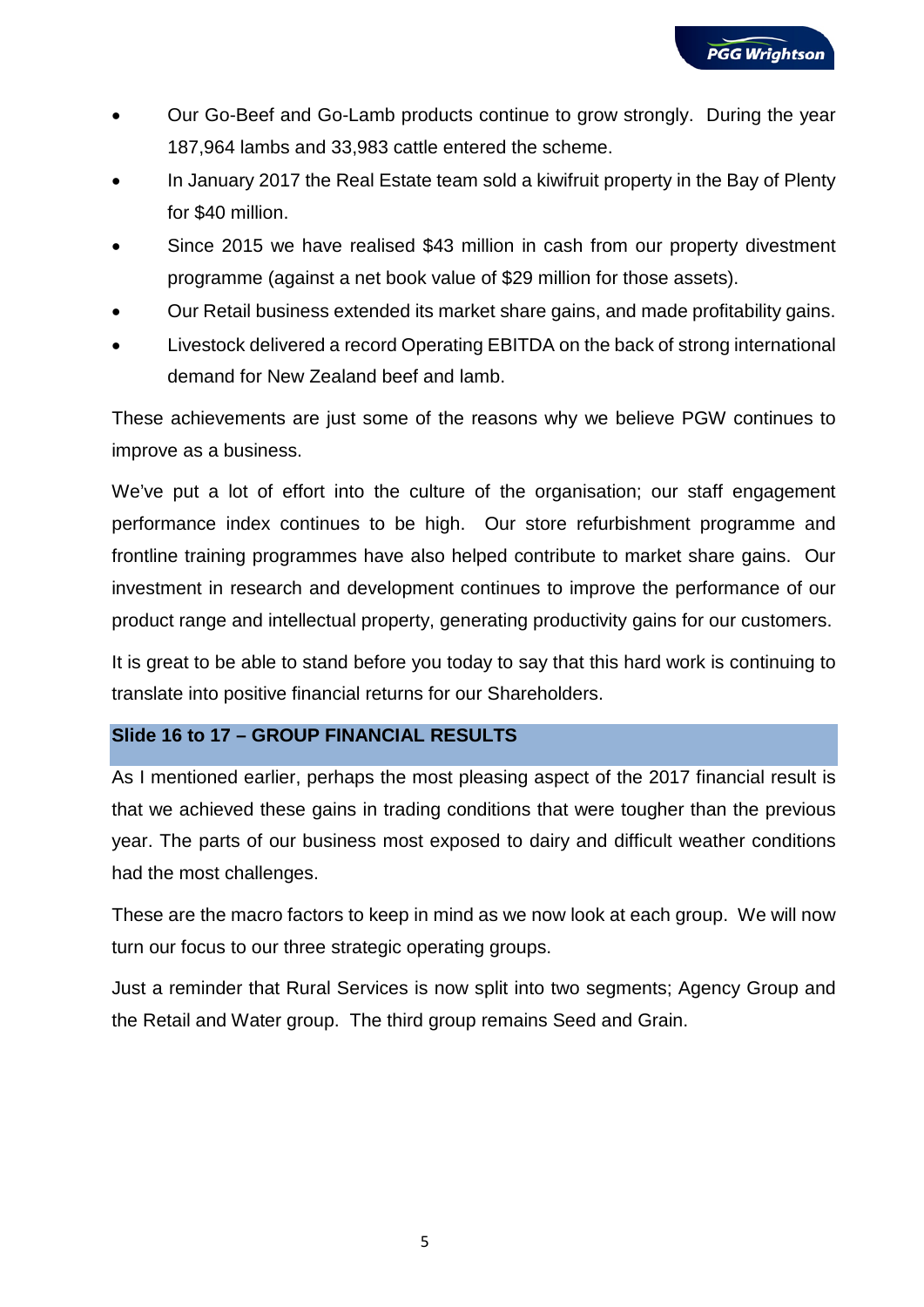

#### **Slide 18 – AGENCY**

The Agency Group comprises the Livestock, Wool, Real Estate and Insurance businesses. Overall, Agency's Operating EBITDA decreased marginally (1%) with revenues 14% down on the previous year.

The Livestock business, which is the largest unit within Agency, delivered an impressive result with a record Operating EBITDA as sustained international demand for protein and lower stock numbers have combined to push up livestock prices.

Good levels of feed across New Zealand contributed further to the tight supply conditions in sheep and beef markets. Also, the recovery in the dairy sector led to a better dairy herd sales season than the previous year. We've also enjoyed impressive growth in our Go range of livestock products and this has contributed to the earnings growth, but more on this later.

In contrast, the performance of our Wool business was impacted by the collapse of the global crossbred wool price which resulted in a New Zealand grower stockpile with much lower volumes of crossbred wool being sold. Our Wool export business increased its profitability, but it was not enough to offset the reduction in our wool procurement and logistics business. We are just now starting to see the first signs of a recovery in international wool demand, which is encouraging.

Our Real Estate business delivered a good result, very similar to the previous year. We saw growth in the rural property sales, which was aided by good sales in the lifestyle, residential and horticultural markets.

Our Insurance business performed well and broadly in line with the previous corresponding period.

Just before I move onto the Retail and Water group I would like to acknowledge the contribution of our General Manager Wool, Cedric Bayly, who recently announced his retirement and will finish up with PGG Wrightson today. Cedric has played a key role in the re-establishment of the PGW Wool business following his appointment in August 2011 and on behalf of the company and Board I would like to acknowledge his contribution and wish him well for his retirement.

An internal appointment has been made to this position with Grant Edwards taking on the role of GM Wool. Grant has held a number of senior positions in his time with PGW with the most recent being as GM Insurance and Financial Services and GM Regions before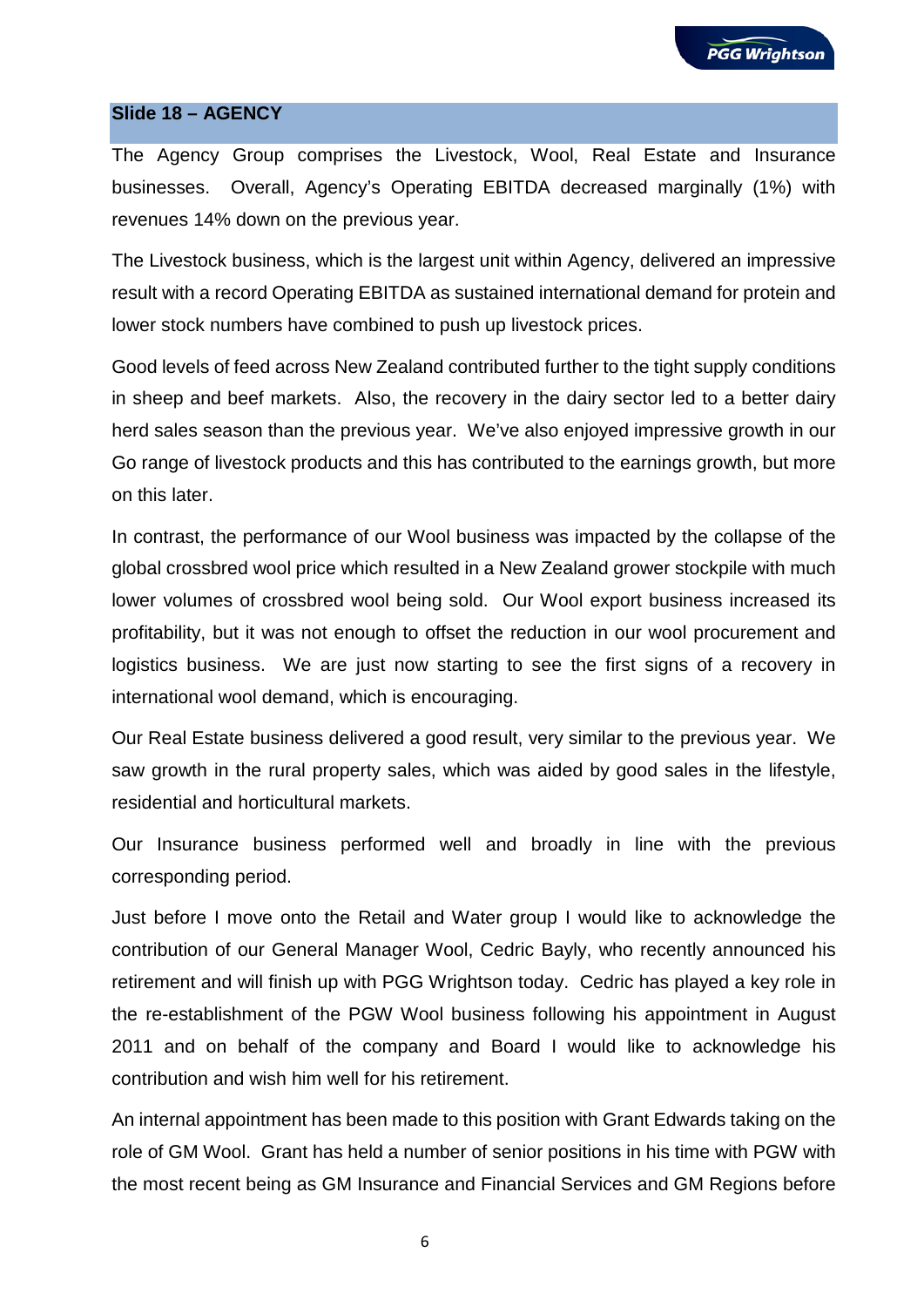that. Grant was also formerly Wool Manager for Pyne Gould Guinness prior to the PGW merger and has good knowledge of the wool business and the industry seeing him well placed to take on the role.

## **Slide 19 – RETAIL AND WATER**

The Retail and Water group includes; Rural Supplies, Fruitfed, Agritrade and Water.

This group's Operating EBITDA decreased 9% with revenues 2% higher than the previous corresponding period.

Retail performed extremely well. With spring being the key trading period for our Rural Supplies business, they were less affected by the autumn rains across New Zealand. All three Retail business areas (Rural Supplies, Fruitfed Supplies and Agritrade) contributed to the excellent result, and it is particularly pleasing to see Retail continue to extend its market share and profitability gains in a highly-competitive market. In particular, our horticulture business continues to go from strength to strength.

However, for the Retail and Water group this solid performance by the Retail business was offset by reduced revenues and earnings for the construction part of the Water business. This was due to a continued reduction in demand for irrigation projects. During the year we restructured our Water business and we expect that these internal changes, and a lift in confidence in the dairy sector, will translate into an improvement in Water's performance in the coming year.

This Retail business continues to focus on the future with investment in store upgrades, an ongoing programme to update technology support for staff, investment in digital channels to market, and working with a range of Maori landowner groups to establish PGW as their preferred partner.

Turning now to the Seed and Grain Group.

## **Slide 20 – SEED AND GRAIN**

Seed and Grain's Operating EBITDA reduced by 12% with revenues 7% lower than the previous year.

Weather is always a key factor in the performance of the Seed and Grain business and FY2017 was no exception. Our New Zealand Seed and Grain business was affected by the severe weather conditions during April 2017. For our Seed business, autumn demand for our seed products has been less than expected as many farmers were simply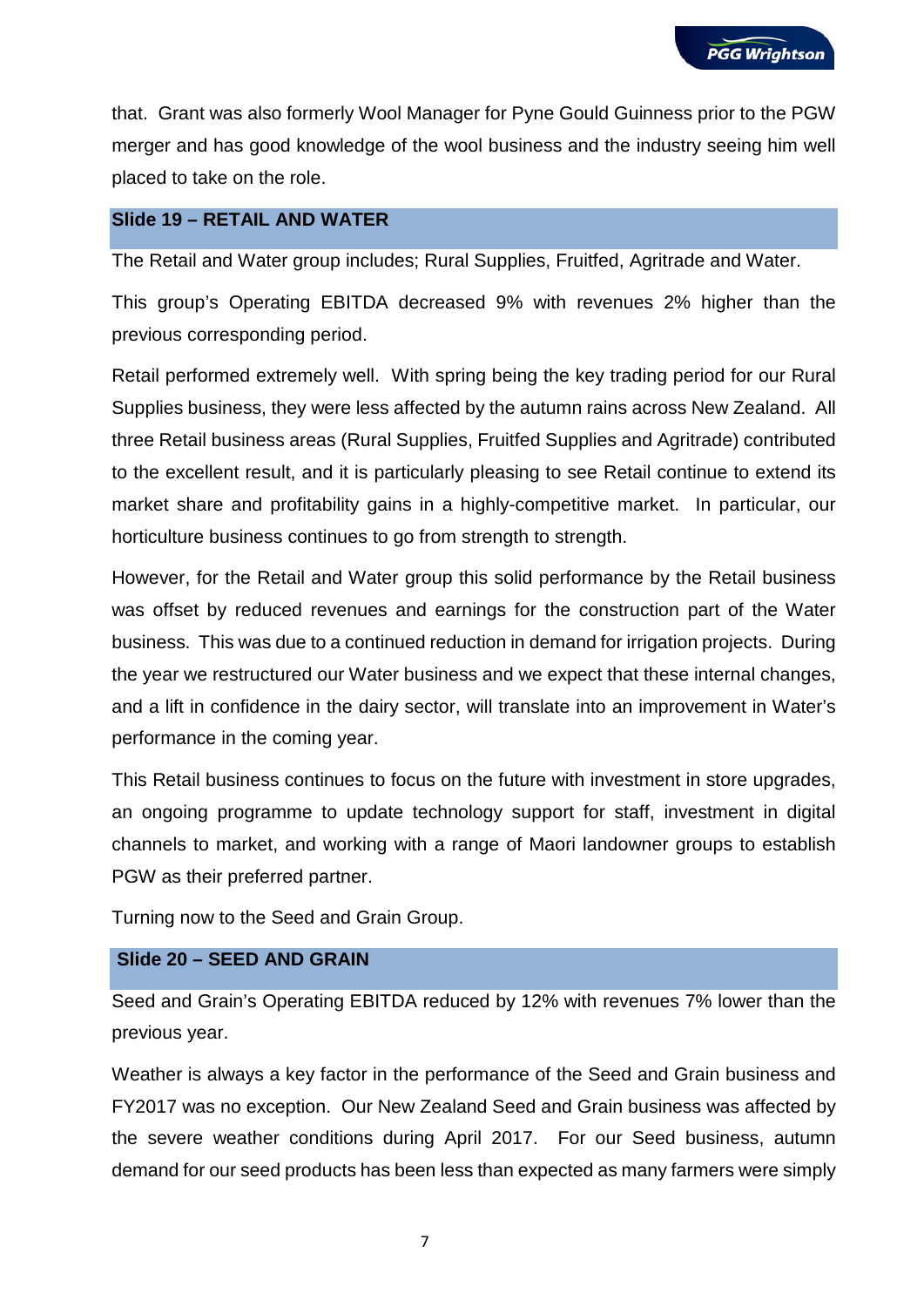unable to complete their re-grassing and autumn pasture renewal plans. For Grain, much lower harvest yields have reduced earnings from our processing and drying facilities.

South America bounced back with a lift on the previous year's Operating EBITDA. This result is particularly satisfying as it was achieved despite low commodity prices and difficult financial circumstances for many of our South American customers following an extremely tough year in FY2016.

In Australia, a mild summer in the key dairy regions of Victoria and low confidence in dairy prices saw reduced demand for pasture seed.

#### **Slide 21 – Our people**

#### **Acknowledging the PGW team**

I want to take a few minutes to acknowledge the hard- working PGW team of 2,451 individuals.

Throughout the past year I have observed our people working alongside their customers, as I have spent time at our businesses in New Zealand, Australia and South America. I see them, and those teams that support them, helping our customers improve the productivity of their farming and horticultural operations through their technical expertise and industry experience. This is especially satisfying as it has been our strategic focus for a number of years and is something we strive for across the business.

#### **Health, safety and wellbeing**

I now turn to a key priority at PGW, which is the health, safety and wellbeing of our people and those we interact with as a part of our business.

Although we have observed a reduction in the number of lost time injuries sustained, there remains plenty of scope for improvement. We are committed to improving our safety performance which will come from developing a learning culture, one that better understands the risks in its operations and works tirelessly to prevent harm.

To assist us in achieving this goal, a Group Health, Safety and Capability Manager was appointed in February 2017. As part of this role's responsibility a revised Health, Safety and Wellbeing Strategy was prepared, and is in the process of being delivered across the Group. In addition, as part of this revised Strategy, the business has already commenced the implementation of a safety leadership and engagement programme to assist in strengthening our health and safety culture.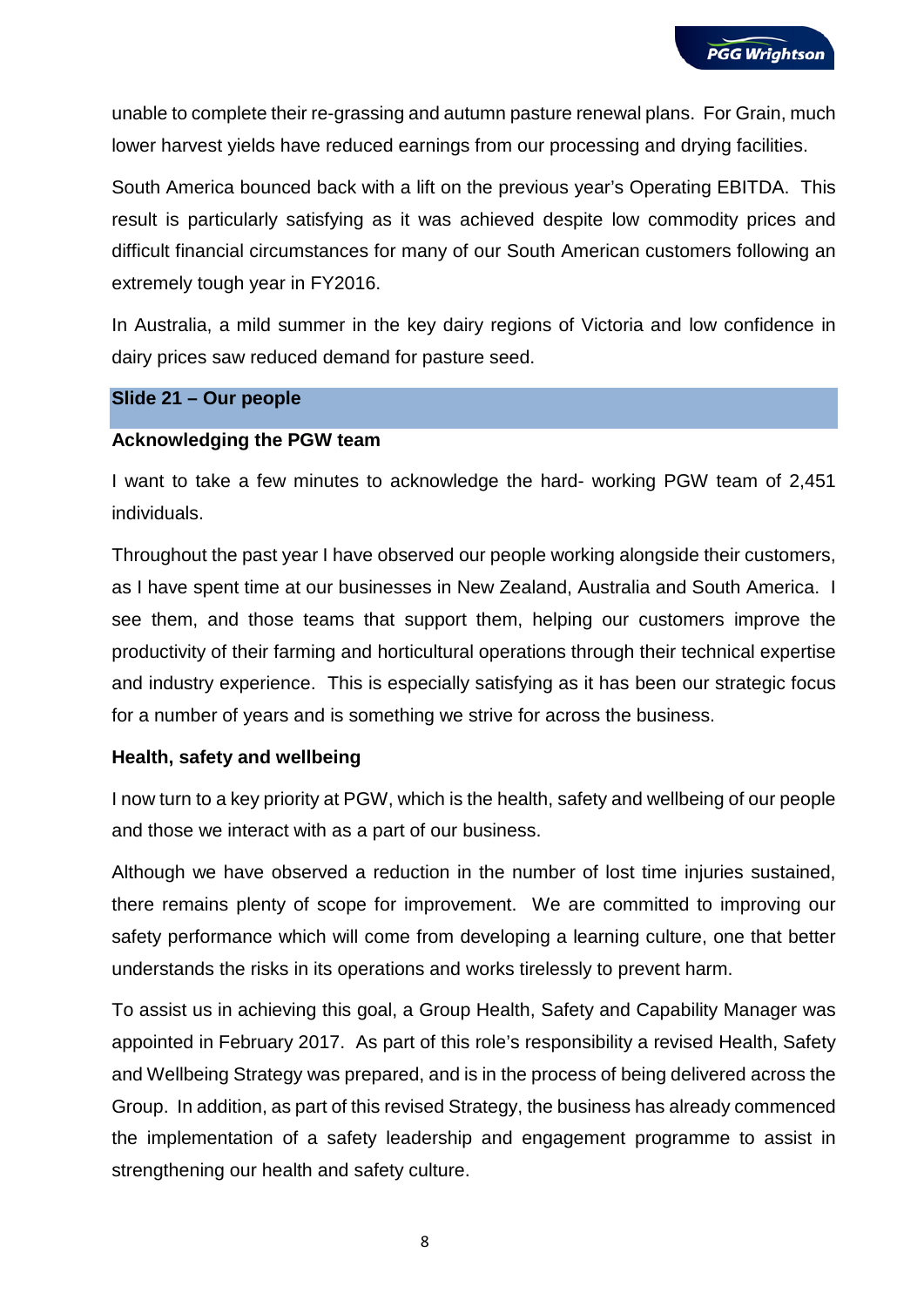#### **Slide 22 – Update on our Group Strategy**

That concludes our wrap up of the 2017 year.

The current PGW Group strategy was launched to the business in 2014 and we undertook a comprehensive review in 2016. The strategy is structured around three core themes; Improve, Grow and Game-changers. The strategy and the themes have been embraced across the business by our people at both the business and Group level.

A number of projects are at various stages of implementation or assessment. Progress on some of the key projects for 2017 include:

#### **Slide 23 – Improve**

Three of the key projects which have been undertaken under the improve theme are:

## **1. Organisation restructure**

The Company undertook a restructure of the business in late 2016. As part of that Groupwide restructure, the Water team joined our Retail team to form the Retail and Water group. The focus since then has been on bedding in the new structure to unlock the synergies that will come from a more coordinated sales and logistics approach.

## **2. Property divestment programme/Capital reallocation**

Our property divestment programme began in 2015 and is largely complete. By realising non-strategic assets and redeploying this capital back into the growth parts of our business we have created a platform for earnings growth over the medium to long term that will provide greater benefit to the Company.

## **3. 'One-PGW'**

'One-PGW' is a key tenet of the Improve theme. This approach or philosophy aims to put the customer at the centre of everything we do as an organisation. It asks our people to work together within and across the organisational structure to deliver the best experience for our customers. Throughout the year the business has continued to demonstrate this approach through a continued focus on better interaction and coordination between business units to meet and exceed customer expectations.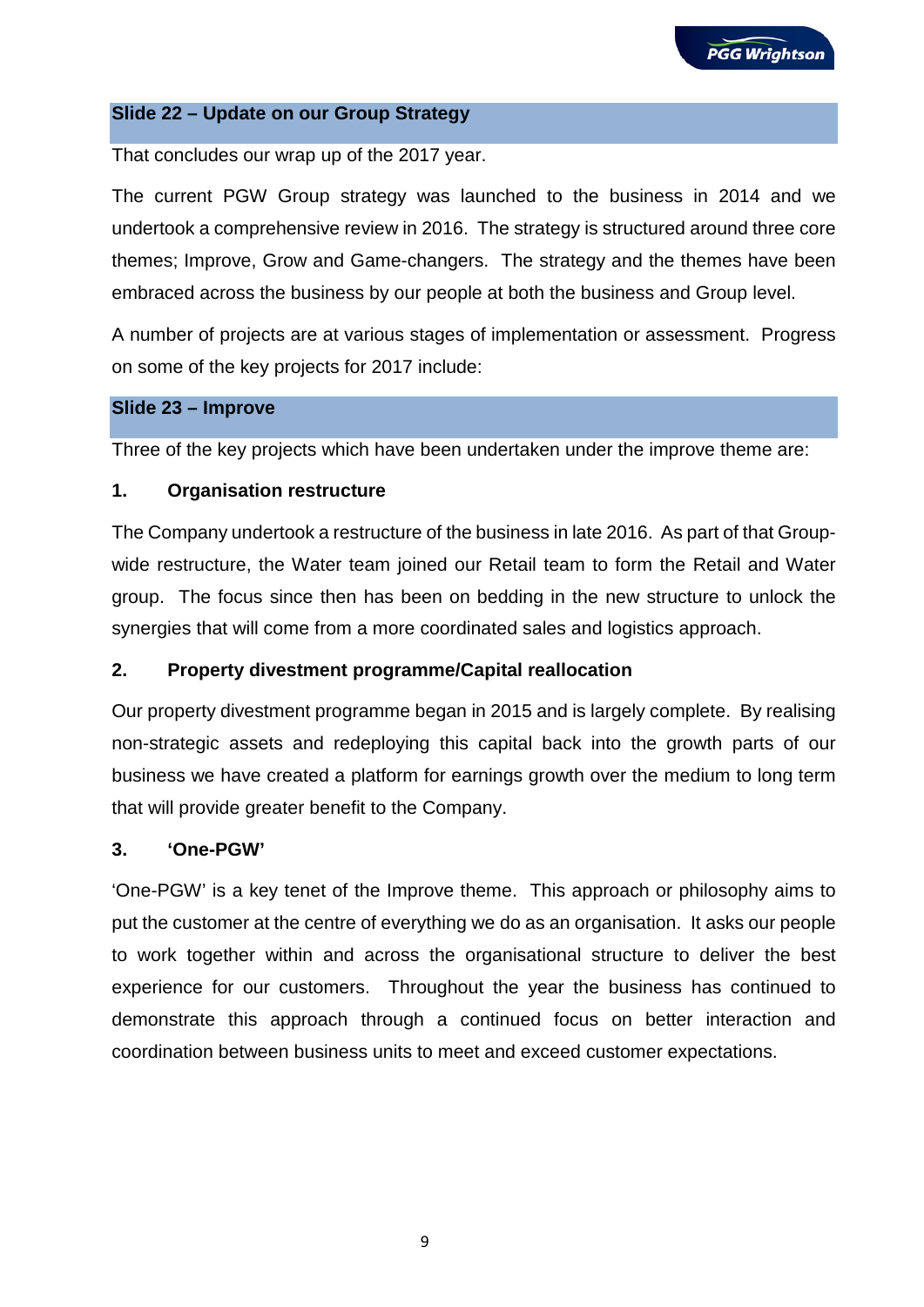#### **Slide 24 – Grow**

#### **Digital focus**

Over the year our appetite and sense of urgency as a Company to make increased progress in the adoption of digital technology initiatives has become clearer. An example of this is the Retail and Water group's Retail Business System Transformation Project (Project RoBuST).

With Project RoBuST, our aim is to develop an integrated omni-channel presence that delivers a superior and uniform customer experience across all devices, channels and touchpoints. Currently our digital presence, across an ever-growing list of devices, is limited and must be expanded to meet the needs of our connected customers. Whether it is from a desktop, a mobile or a tablet, there is now a customer expectation that access to information, products and services should be online and available any time. The first step in this process is the replacement of our current point of sale and inventory management system, which will underpin future development. This project is currently in the design phase with implementation scheduled during the course of 2018. This project is the first step in a programme of works that will enable the business to implement a range of online trading and related initiatives.

#### **Slide 25 – Game-changers**

The pace of change within agribusiness continues to accelerate as it has done in many other industries. New and emerging technologies are enabling new business models to disrupt traditional ways of doing business within agriculture. At PGW we are committed to embracing the opportunities this change brings in order to stay at the forefront of the agriculture sector.

I'd like to talk about two initiatives that demonstrate some of the steps that PGW is making in this space.

#### **1. Go products**

We launched our Go range of livestock products in November 2015. The Go products are a supply chain product for beef cattle and lambs owned by PGW. The Go range of products have proven popular with farmers and have grown from a zero base in November 2015 to an asset balance of \$32 million as at 30 June 2017. The Go product is an offering that PGW has developed to answer a need for its livestock customers. It is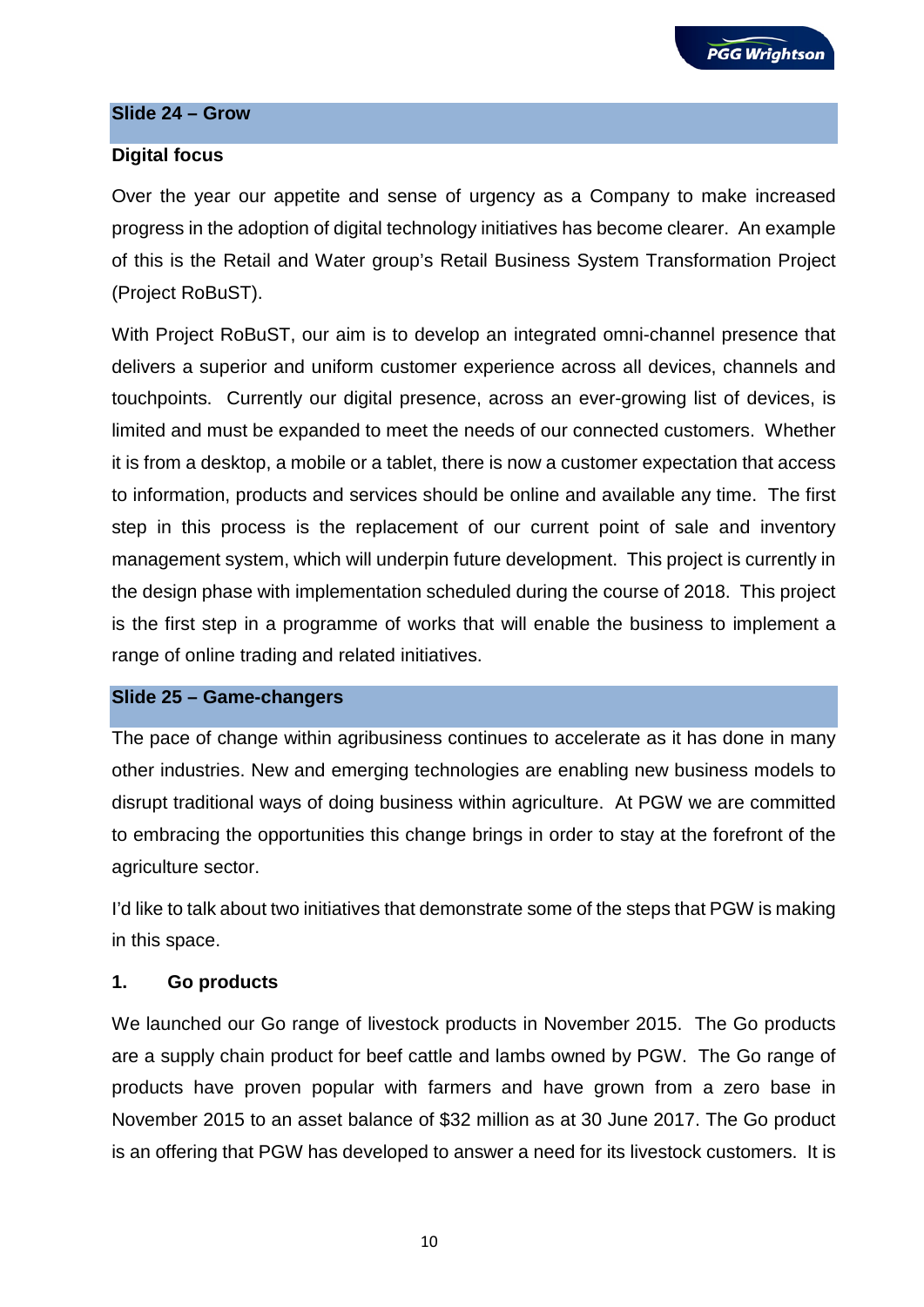unique to PGW and is an example of the kind of initiatives that the business is seeking to develop and implement to provide solutions to our customers.

Similarly, PGW is also developing an online livestock trading platform that we are aiming to launch in 2018 which we expect will have features that will be unique to our market and will provide livestock farmers with increased flexibility and convenience not currently available in New Zealand. Watch this space!

# **2. Agri Optics**

In October 2016, a small but yet strategic acquisition was made by PGG Wrightson Seeds Limited when we purchased a 51% share in Agri Optics New Zealand Limited.

This acquisition enhances PGW's presence in the precision agriculture space, and further demonstrates PGW's intent to continue to bring to market products, tools and services that increase on-farm productivity and sustainability. This investment will deepen the knowledge and experience within our business in respect of the new technologies that are developing and being implemented in the agri-sector. Accordingly this investment has good strategic fit with PGW's desire to continue to evolve and develop our technical offering and expertise.

I want to update you on a recent change to this partnership. Earlier this month we announced that we, along with the Mackenzie family, welcomed a third partner to Agri Optics New Zealand Ltd - CB Norwood Distributors Limited. Each partner will take a 33.3 percent shareholder. We believe that the collective knowledge of the three partners will help us put together a service offering that is seamless for New Zealand farmers.

## **Slide 26 – First quarter FY2018 / Outlook for full year 2018**

Our 2018 financial year has begun with confidence high among dairy, beef and horticultural clients due to good commodity prices. As we speak, Fonterra's forecast payout stands at a very healthy \$6.75 per kgMS, and gold kiwifruit orchards continue to sell for over \$1 million per canopy hectare. However, price is only half the story. Recent estimates from Beef + Lamb warn of a significant contradiction in forecast production throughout New Zealand.

For example, Beef + Lamb estimate the total number of lambs tailed in the spring of 2017 at 23.0 million head, down 1.3 per cent or 0.3 million head on the previous spring, reflecting fewer breeding ewes. This drop is in contrast to previous indications that the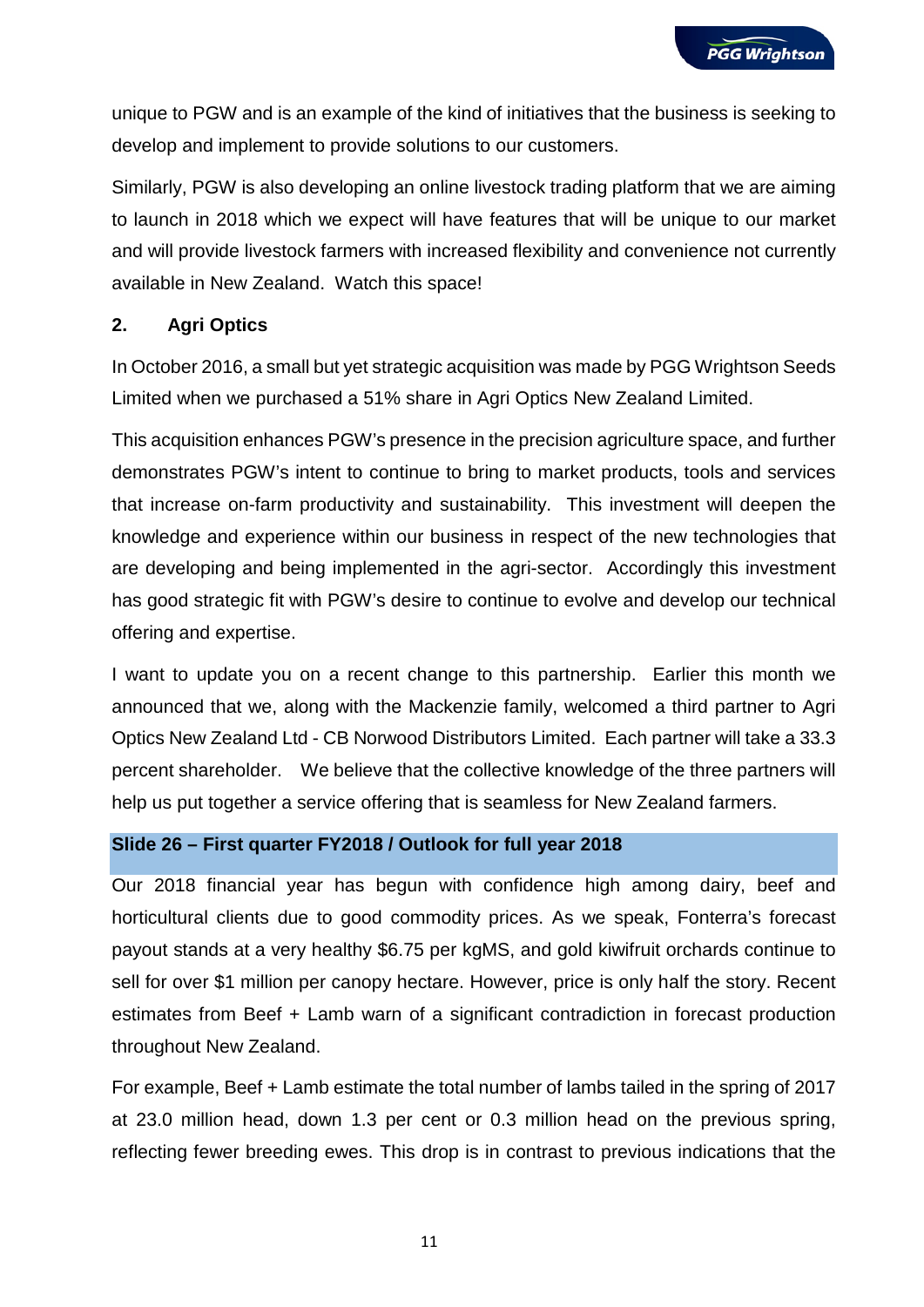lamb crop might be up around 1.1%. In addition, beef production is expected to be static year-on-year.

For dairy, early season milk production has been hampered by weather conditions being generally too wet over recent months. August NZ milk production was down 1.5% on last year (which itself was down 3.0% on the year before that). Milk production is ramping up for spring, but BNZ, for example, suspect it will not be quite as strong as it usually is given recent weather conditions. This is tempering BNZ's forecast for the season as a whole. They still expect milk production this season to be higher than last season but not quite as much as they had previously thought. Maybe up in a 1% to 2% range rather than a +3% to +4% range.

Generally wet conditions through winter and early spring is delaying our key spring sales season. While the delay is not yet significant enough to lead to lost sales, nevertheless the risk of a poorer spring for PGW is somewhat more heightened that a few months ago. Currently we are around \$2 million behind the same time last year but we are confident of making up this ground as the spring season accelerates.

In South America we have seen a positive recovery this year, but the long-term effects of the April 2016 flooding on farmer confidence, and their demand for inputs, is likely to remain a constraint in the near term. In Australia, confidence among our dairy clients is low as the uncertainty regarding prominent processor, Murray Gouldburn, continues.

It is against this backdrop of higher prices, lower production and delayed start to spring that we have forecast our 2018 earnings.

We expect that 2018 earnings at the Operating EBITDA level will be at a similar level to 2017 earnings.

At the Net profit after tax level we are expecting more normalised earnings. You'll recall that our 2017 financial year benefited from a number of gains on sale of property. As this programme is now largely complete we will not get a boost from this line in 2018. We are expecting Net profit after tax to be approximately 30% lower than 2017.

So that's the outlook for now. It is important to note that it is early in the year to be forecasting with the vast majority of the year's trading still ahead of us. It is also important to note that our optimism for the future is not diminished – we expect to return to growing our earnings in 2019.

As always, we will keep the market informed as the season develops.

12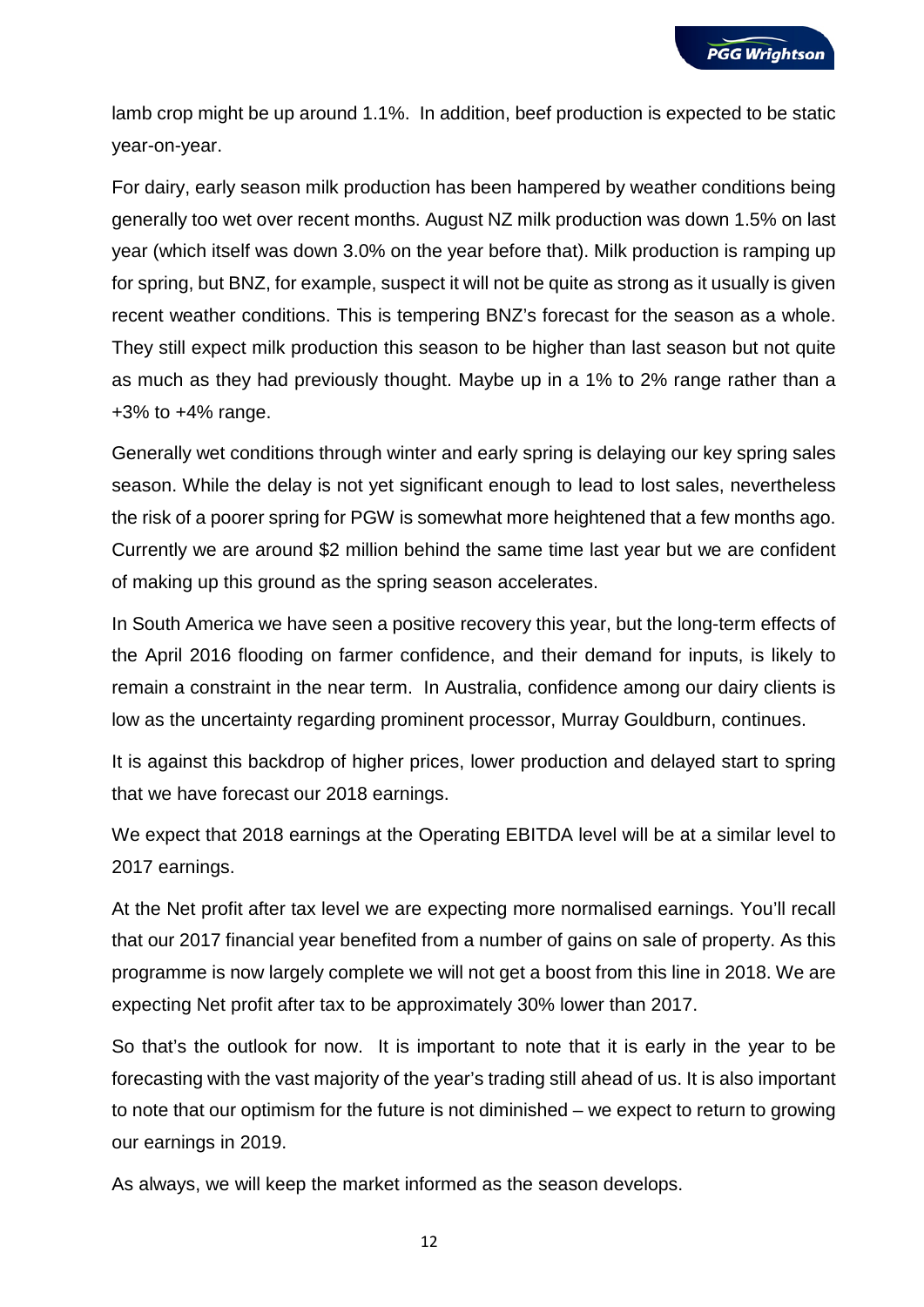As our Chairman, Alan Lai mentioned earlier, this is my last Shareholders meeting as Chief Executive of PGW. I want to say what a real privilege it has been, being part of the PGW family. I am but one person in a team of over 2,000 – our success over the past four years is a credit to the whole team at PGW. It is great to be leaving PGW in good heart and with a stable strategy and strong management team in place.

I wish to thank the Board, my Executive team and the wider PGW team for the great support they have provided me during my time as Chief Executive. I look back over the past four years with a great deal of pride in what has been achieved and I will continue to follow PGW's progress with interest as a farming customer, and loyal supporter of PGW.

Our Deputy Chairman, Trevor Burt will chair the remainder of the meeting.

## **Slide 27 – Address by Deputy Chairman Trevor Burt**

I intend to briefly comment on the appointment of PGW's new CEO and the engagement of Credit Suisse and First NZ Capital as advisors to assist in undertaking a strategic review of the business**.**

#### **Appointment of Ian Glasson**

I am delighted to advise that Ian Glasson has been appointed Chief Executive Officer, and it is great that Ian is here today.

Ian's appointment takes effect from tomorrow (1 November 2017) and completes the leadership succession plan following the resignation of current CEO, Mark Dewdney.

Ian is an experienced executive with significant career experience in the agribusiness and branded food sectors across several international markets. He joins PGW from his previous position as CEO of Gold Coin Group/Zuellig Agriculture where he was responsible for running a portfolio of agricultural businesses with sales in excess of a billion dollars that included animal feed operations and farming ventures throughout South-East Asia (including in China) and CB Norwood, a farm equipment business in New Zealand and Australia.

Ian brings impressive qualifications for leading an agricultural business such as PGW and we are pleased to have him join the Company. In addition to his record of success at Gold Coin, Ian was CEO of Sucrogen (formerly CSR Sugar) for seven years and has held Managing Director roles with Goodman Fielder and Gresham Rabo. He spent the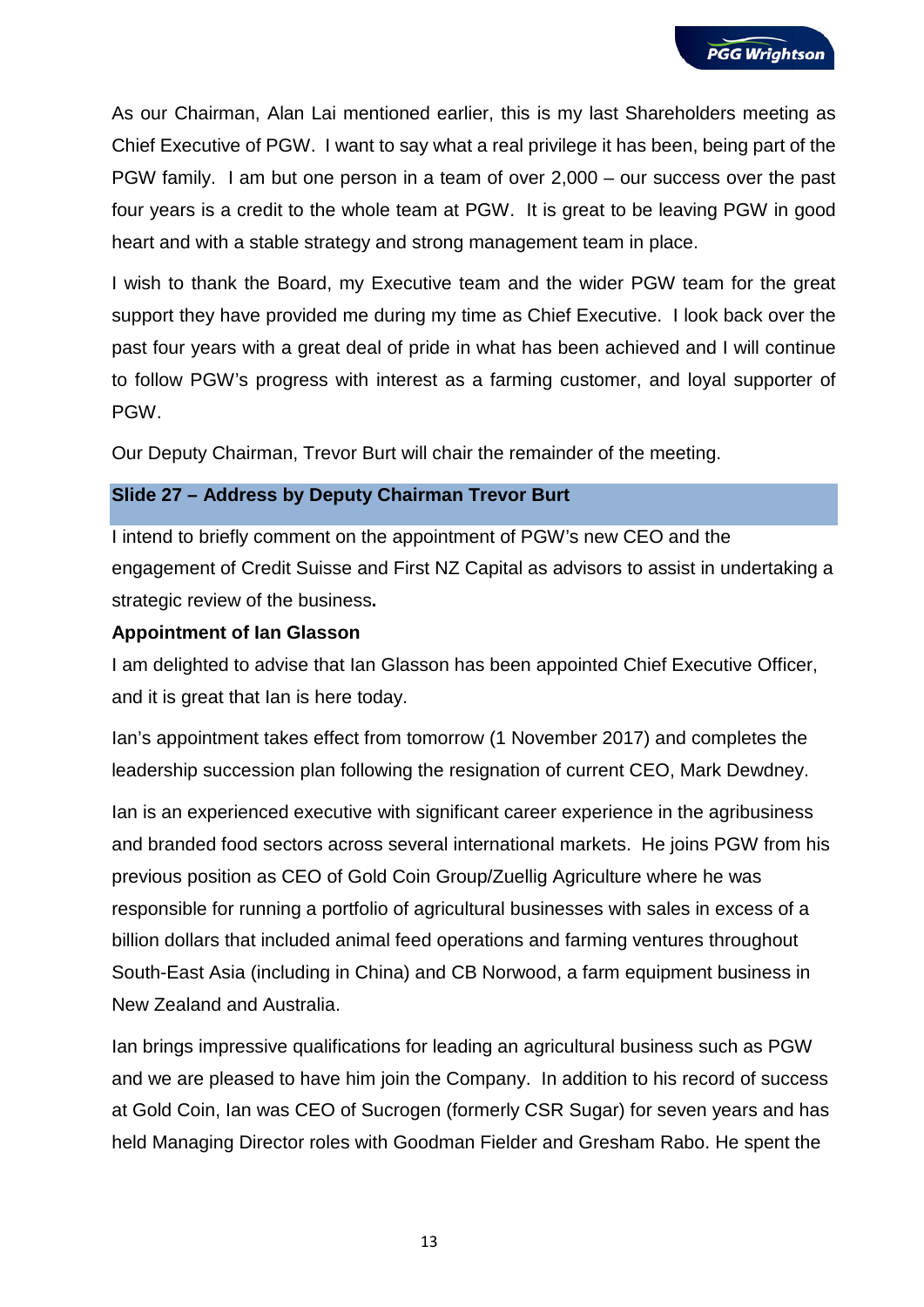first 16 years of his career in the oil and gas sector with Esso and Exxon Mobile in Australia and the US.

Ian will remain an external Director of SunRice, one of the largest branded rice food companies in the world, and is looking forward to relocating to Christchurch with his family for his role at PGW.

## **Strategic review**

The PGW Board has determined that the time is right to commence a strategic review to coincide with the appointment of Ian as CEO.

PGW's current strategy has served the Company well over the past five years. It now operates in three distinct market segments – Retail and Water, Agency and Seed and Grain – each with very different business models and market dynamics, with a much more coordinated approach to offering technical advice, products and services to our customers.

We believe it is timely to review the overall PGW business, its growth opportunities, operating models, capital and balance sheet requirements, and potentially shareholding structure. PGW has a very strong foundation and is well positioned to grow its global business. A new CEO and a refreshed strategic focus will be the catalyst for our next step forward.

The Board acknowledges that we have a strong management team and culture in the business. The Board has confidence that we have the right management team and as such this is not an operationally focussed review of the business. This review is scoped at a strategic level looking at the capital structure of the company and assessing what is the optimal structure to assist in target opportunities the business has.

PGW has made a joint appointment of Credit Suisse and First NZ Capital as a strategic advisor to work with the Board and management on the strategic review. The scope of their brief is to explore the full range of options available to unlock value and create future strategic, operational and capital structure options for PGW. We see opportunities for PGW to provide the market and shareholders with greater clarity regarding the long-term strategy for the Company.

We know that each of our business units that comprise PGW have growth opportunities available to them. For example, our Seed and Grain business has opportunities to leverage its IP internationally and thereby expand its market reach while our Rural